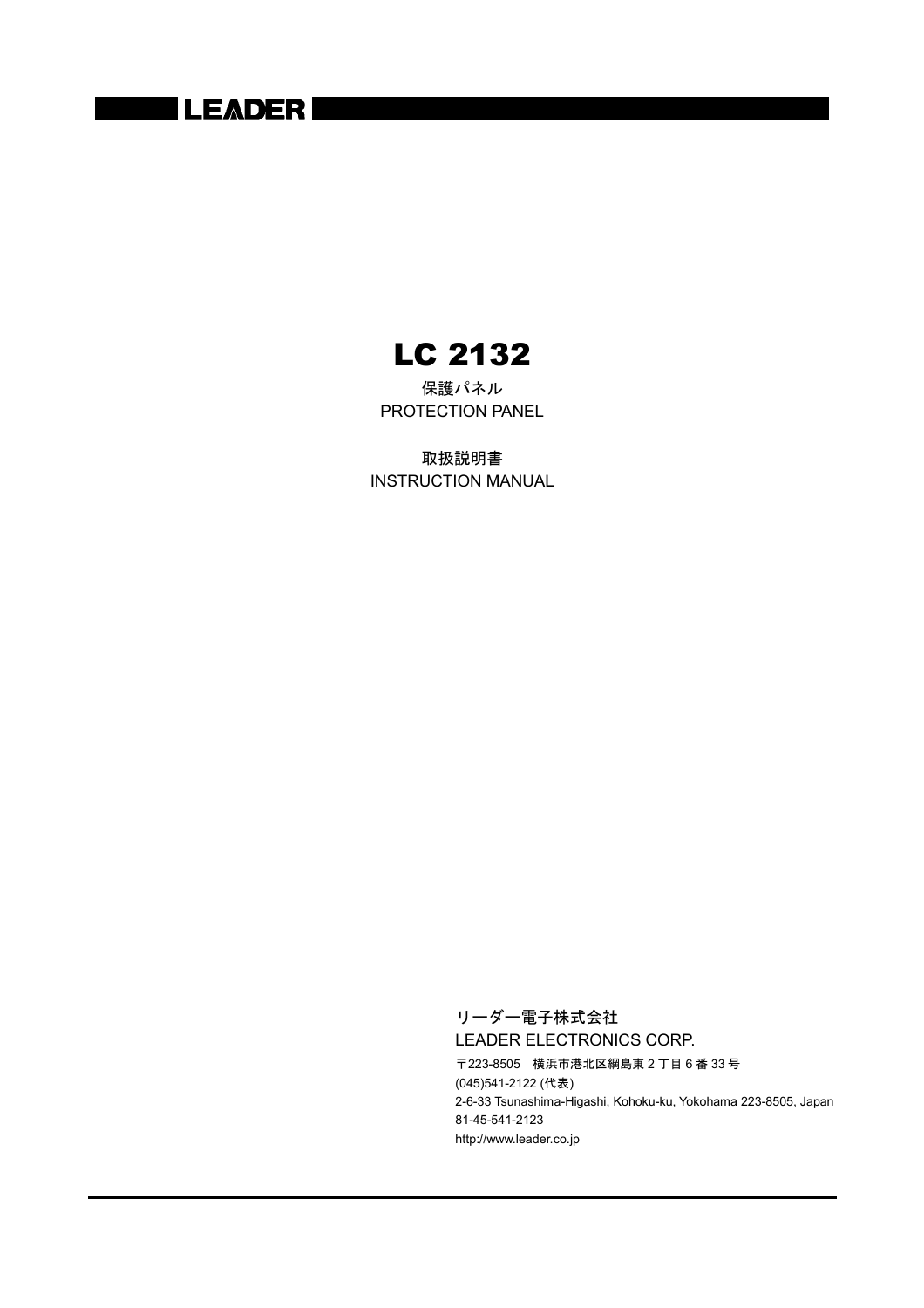# 製品を安全にご使用いただくために GENERAL SAFETY SUMMARY

下記に示す使用上の警告・注意事項は、使用者の身体・生命に対する危険および製品の損傷・劣化など を避けるためのものです。必ず下記の警告・注意事項を守ってご使用ください。

Review the following safety precautions to avoid operator's injury and loss of life and prevent damage and deterioration to this instrument. To avoid potential hazards, use this product as specified.



■ 使用ねじに関する警告事項 Warning Concerning the Screws

使用ねじは、組み立て図に従って指定の種類および長さのものを使用してください。指定以外 のねじを使用すると製品本体に影響を及ぼし、火災、感電、故障、事故などの原因となります。 Use screws of the specified type and length according to the assembly diagrams. Using other screws may adversely affect the unit and can cause fire, electric shock, malfunction, accidents, and so on.



■ 組み立てに関する注意事項 Caution Concerning Assembly

組み立ての際、板金のエッジ等でけがをするおそれがありますので、十分注意して組み立てて ください。

Exercise caution during assembly to prevent injury, such as from the edges of the metal plate.

■ ねじ締め付けトルクに関する注意事項

Caution Concerning the Screw Tightening Torque

ねじは頭の形に関わらず、下表の締め付けトルクに従って締めてください。締めが弱いと緩み を生じます。また、締め過ぎると破断やのびを生じ、いずれも故障の原因となります。 Fasten the screws according to the tightening torque of Table regardless of the shape of the screw head. If the tightening torque is too low, the screws may come loose. If it is too tight, it may lead to breaks or elongation and can cause a malfunction.

| 呼び径<br>Nominal Diameter | 締め付けトルク Tightening Torque (cN·m) |
|-------------------------|----------------------------------|
| M2.5 / M2.6             | 41.2                             |
| M3                      | 59.8                             |
| M4                      | 147.0                            |
| M5                      | 294.0                            |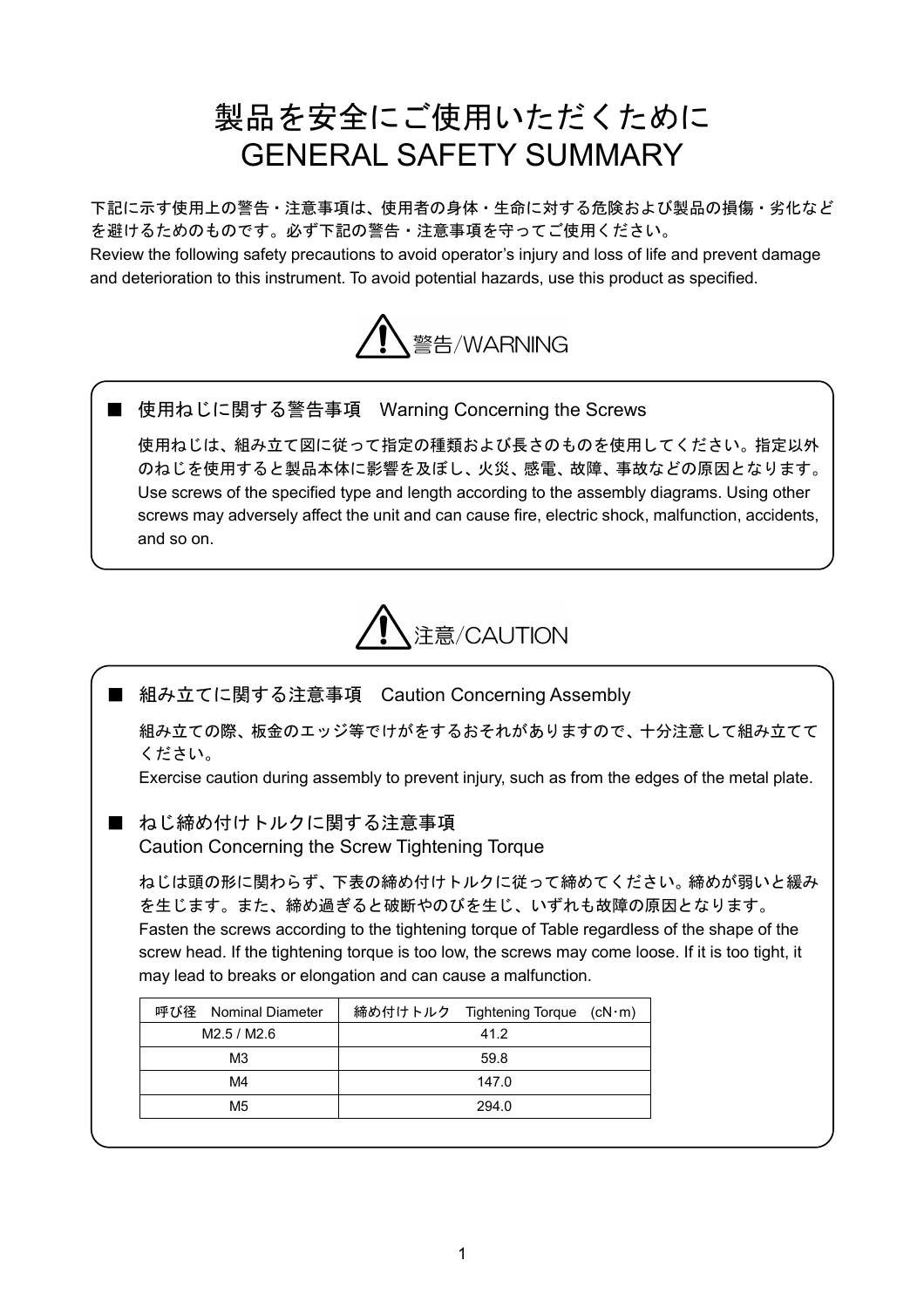### 1. はじめに INTRODUCTION

このたびは、リーダー電子の製品をお買い上げいただきまして、誠にありがとうございます。製 品を安全にご使用いただくため、ご使用前に本取扱説明書を最後までお読みいただき、製品の正 しい使い方をご理解の上、ご使用ください。

Thank you for purchasing this LEADER instrument. To use this instrument safely, read this instruction manual thoroughly, and make sure that you know how to use the instrument properly.

#### 2. 仕様 SPECIFICATIONS

2.1 概要 General

本製品は、液晶パネルを保護するための、反射防止コーティング付きアクリルプレートです。 This product is an acrylic plate with anti-reflective coating for protecting the LCD panel.

2.2 対応機種 Applicable Model

LV 5980

2.3 構成内容 Contents

本製品は、以下の部品で構成されています。 The LC 2132 consist of the parts indicated below.

| 記号      | 図面                  | 名称                          |   |  |
|---------|---------------------|-----------------------------|---|--|
| Symbol  | Figure<br>Item Name |                             |   |  |
| a       |                     | パネルサポートA<br>Panel support A | 1 |  |
| $\sf b$ |                     | パネルサポートB<br>Panel support B | 1 |  |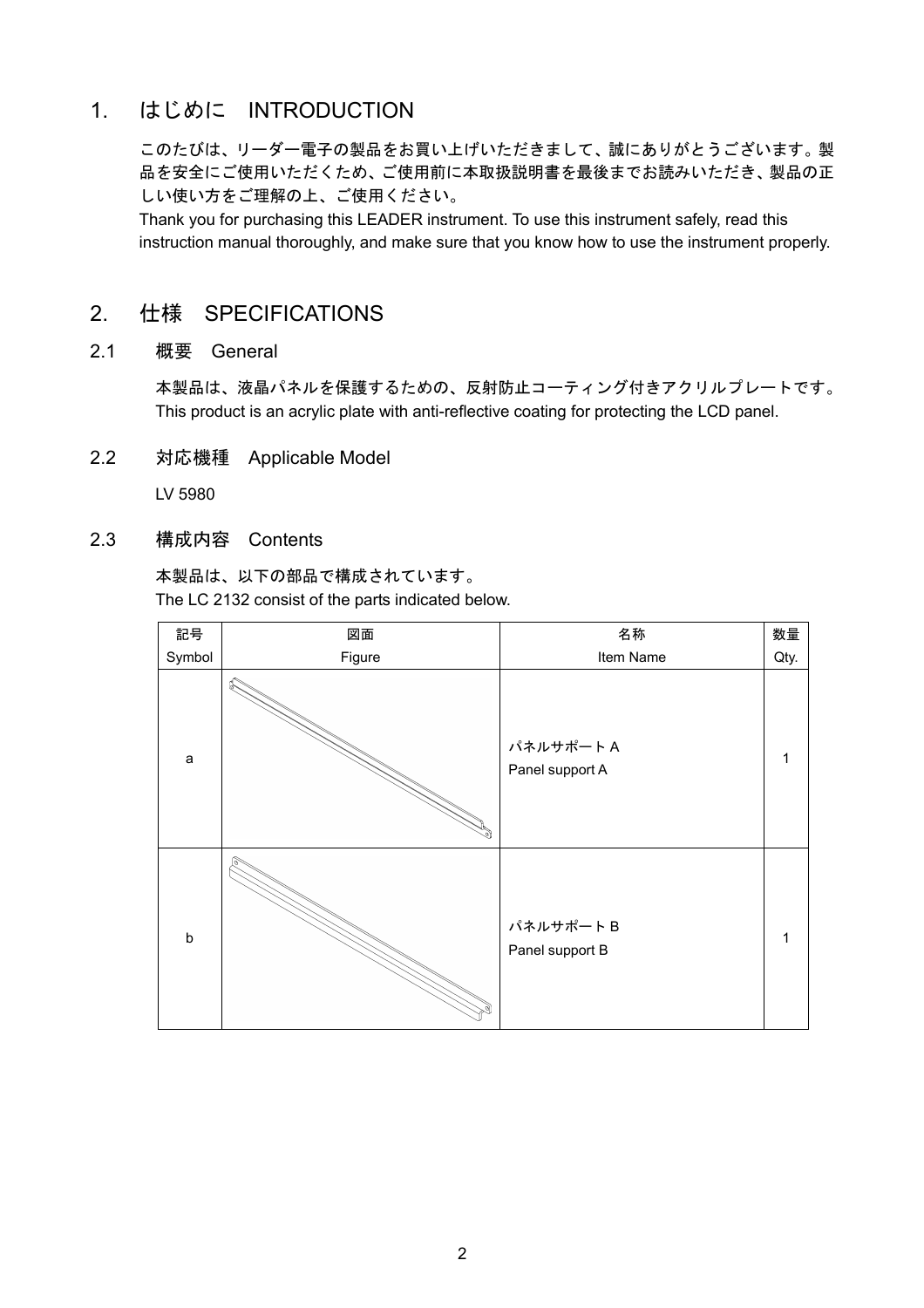| 記号           | 図面     | 名称<br>数量                                             |              |  |
|--------------|--------|------------------------------------------------------|--------------|--|
| Symbol       | Figure | Item Name                                            |              |  |
| $\mathtt{C}$ |        | パネルサポートC<br>Panel support C                          | $\mathbf{1}$ |  |
| ${\sf d}$    | ₷      | パネルサポートD<br>Panel support D                          | $\mathbf 1$  |  |
| ${\bf e}$    |        | アクリルパネル<br>Acrylic panel                             | $\mathbf 1$  |  |
| $\mathsf f$  |        | 六角穴付ボルト M3×8<br>Hexagon socket head cap screw M3 × 8 | 4            |  |
| g            |        | 六角棒スパナ<br>Hex key                                    | $\mathbf{1}$ |  |
|              |        | 取扱説明書<br>Instruction manual                          | $\mathbf 1$  |  |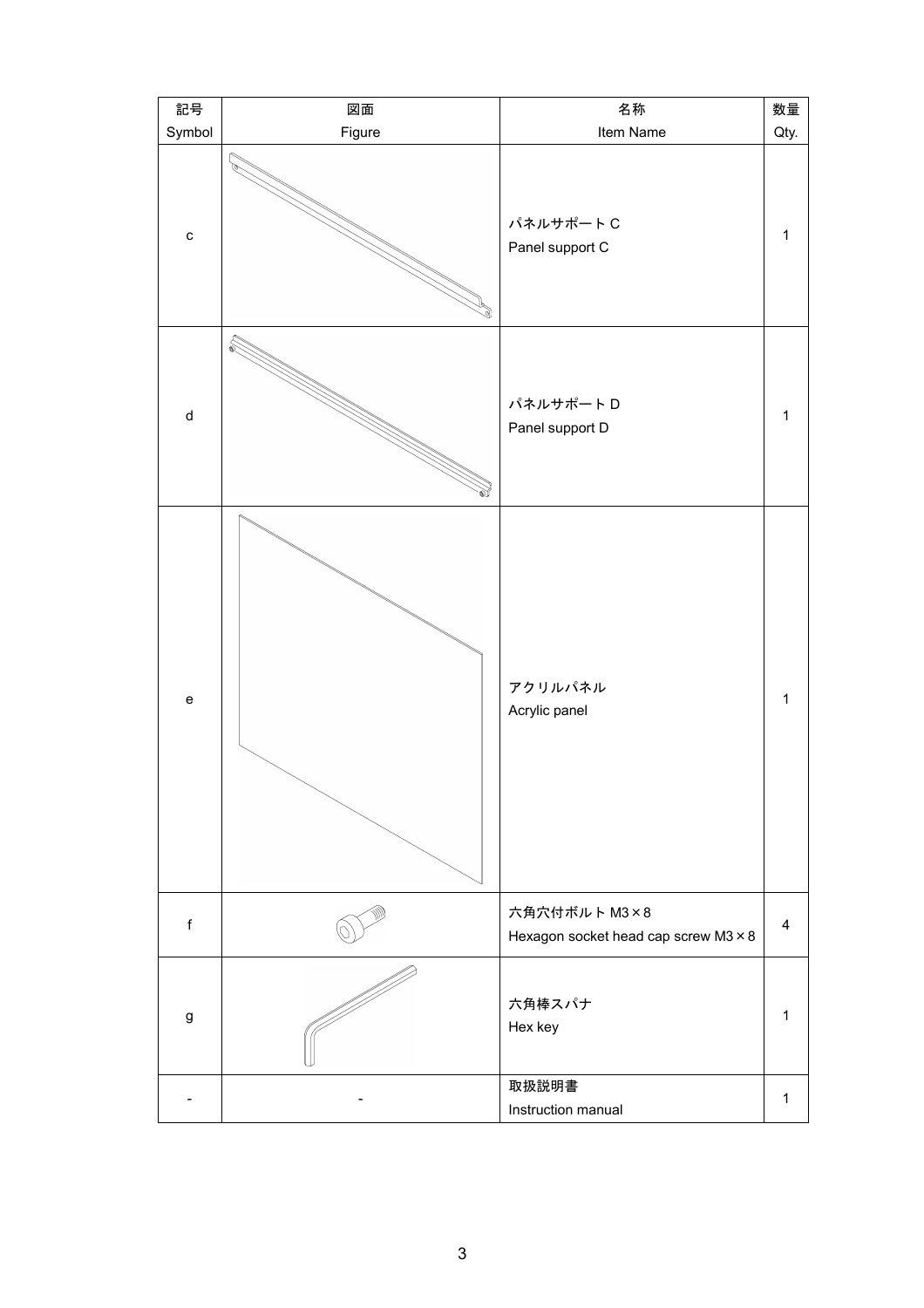### 3. 組み立て ASSEMBLY

- 1. LV 5980 の電源を切って、AC アダプタを DC 入力端子から抜きます。 After powering off LV 5980, take off the AC Adapter from the DC terminal.
- 2. LV 5980 に、パネルサポート A (a)を仮止めします。 Loosely tighten the screws to attach panel support A (a) to the LV 5980.

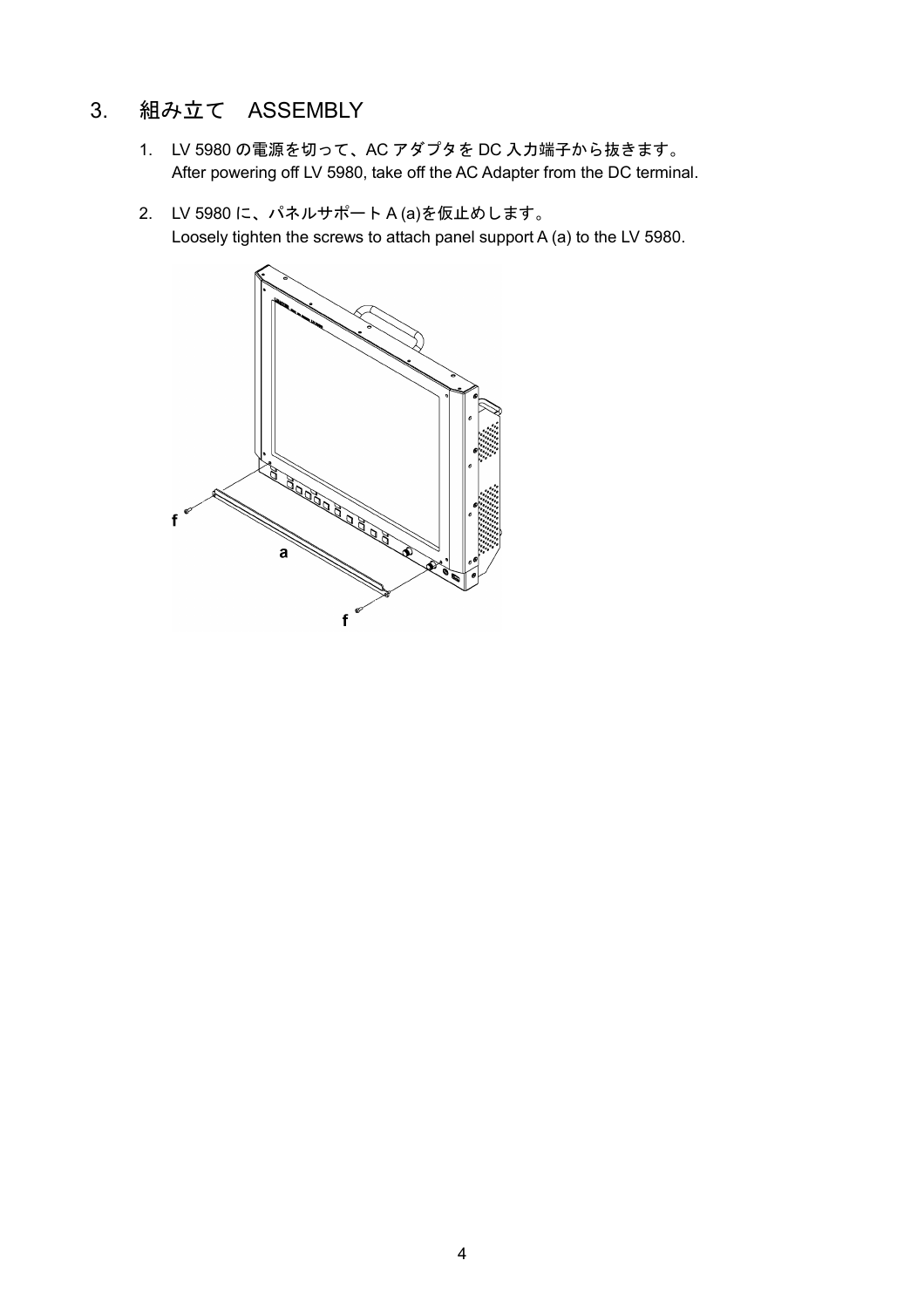- 3. アクリルパネル(e)のフィルム(両面)をはがします。 Remove the films on both sides of the acrylic panel (e).
- 4. アクリルパネル(e)を LV 5980 とパネルサポート A (a)の間に入れ、「手順 2」で仮止めしたね じを確実に締めます。(アクリルパネルに裏表はありません) Insert the acrylic panel (e) between the LV 5980 and panel support A (a). Then, firmly tighten the screws that you tightened loosely in step 2. (You can use either side of the acrylic panel as the front.)



アクリルパネル取り付けの際は、左右均等になるように配置してください。 When you attach the acrylic panel, position it so that it is centered horizontally.

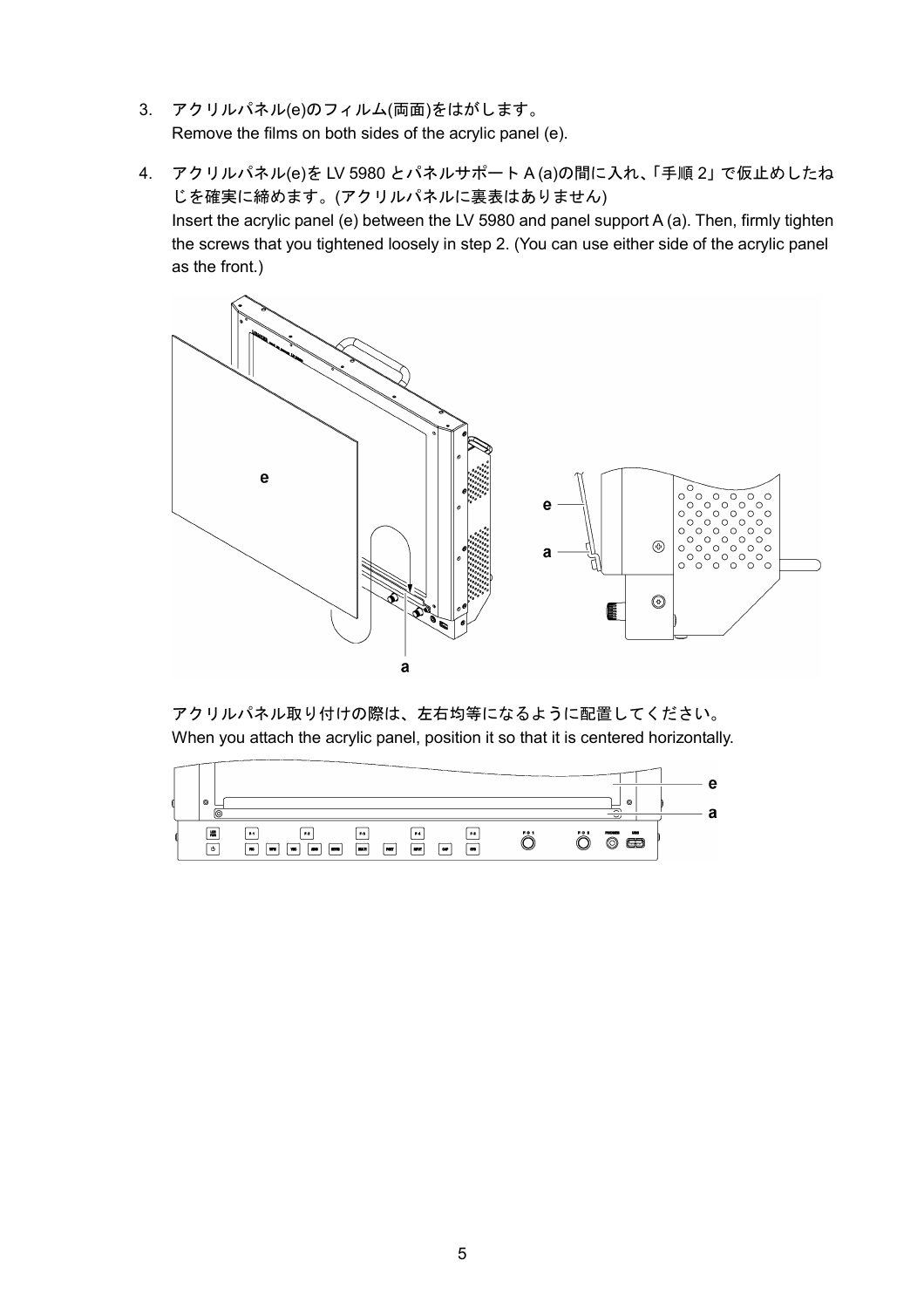5. LV 5980 に、パネルサポート B (b)とパネルサポート C (c)を取り付けます。パネルサポート の向きに注意してください。

Attach panel supports B (b) and C (c) to the LV 5980. Be sure to attach the panel supports with the correct orientation.



6. LV 5980 に、パネルサポート D (d)を取り付けます。パネルサポートのねじを締めてくださ い。

Attach panel support D (d) to the LV 5980. Tighten the panel support screws.